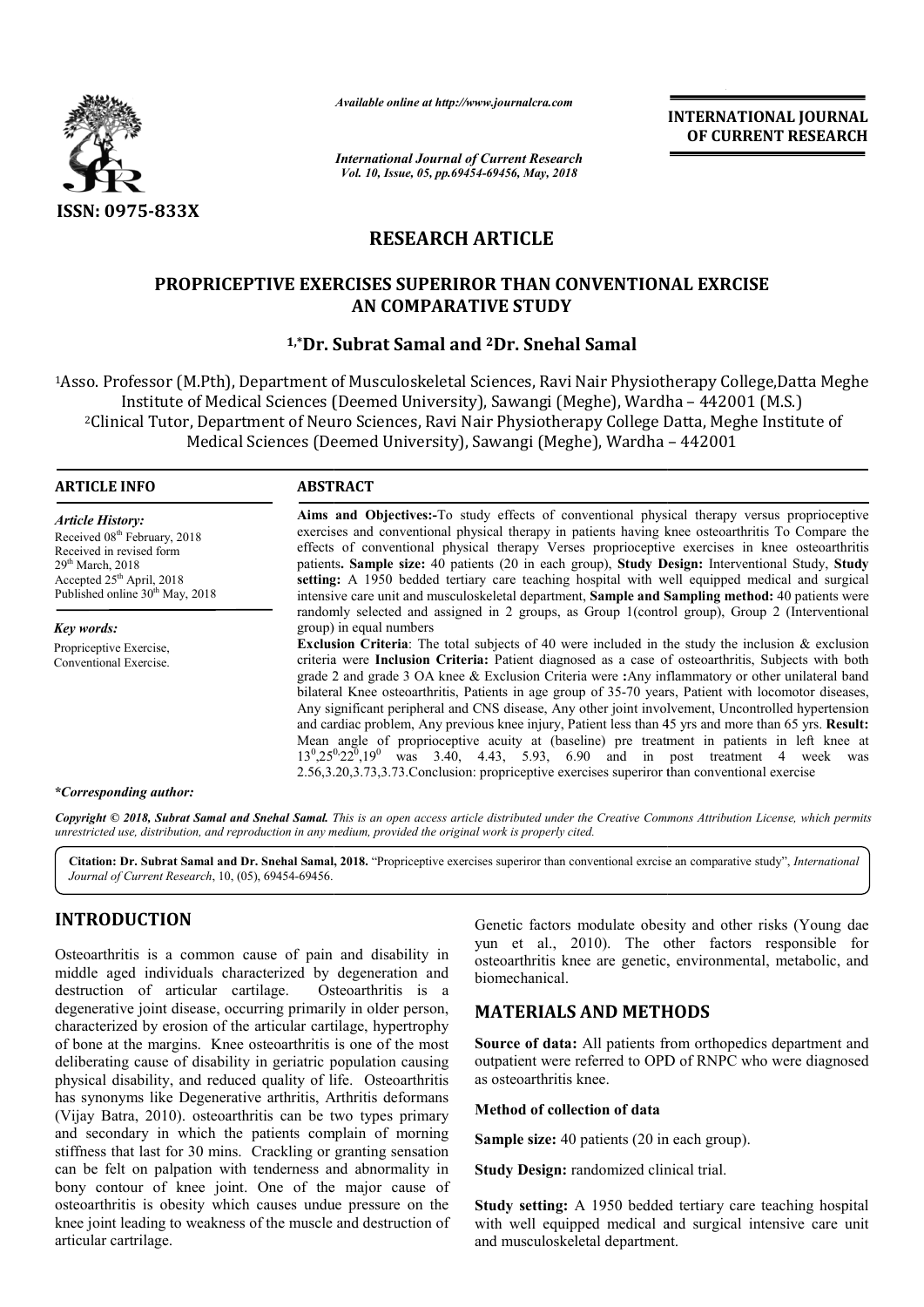**Sample and Sampling method:** 40 patients were randomly selected and assigned in 2 groups, as Group 1(control group), Group 2 (Interventional group) in equal numbers.

**Procedure**: All the participants with pain in the Knee joint and who were clinically diagnosed as Osteoarthritis of Knee were screened after finding their suitability as per the inclusion and Exclusion Criteria. The total subjects of 40 were included in the study the inclusion & exclusion criteria were Inclusion Criteria**:** Patient diagnosed as a case of osteoarthritis, Subjects with both grade 2 and grade 3 OA knee & Exclusion Criteria were **:**Any inflammatory or other unilateral band bilateral Knee osteoarthritis, Patients in age group of 35-70 years, Patient with loco motor diseases, Any significant peripheral and CNS disease, Any other joint involvement, Uncontrolled hypertension and cardiac problem, Any previous knee injury, Patient less than 45 yrs and more than 65 yrs. The purpose of the study was. The patient was unknown of the study and a signed informed consent was obtained from all the patients who volunteered for the study.

Participants were randomly allocated into two groups.

**Group1**–**control group-**conventional physical therapy (n=20).

**Group2-Interventional group**-conventional physical therapy and proprioceptive exercises (n=20). Pre assessment was done using womac score and proprioceptive testing and follow up post treatment assessment was done every week using womac score and proprioceptive testing and continued till the end of fourth  $(4<sup>th</sup>)$  week.

#### **Materials used for assessment**

Consent form  $-$  a signed consent form from the subjects, Assessment proforma, Western Ontario and McMaster University Osteoarthritis Index (WOMAC index), Universal Goniometer, Pillow., Towel.

**Interventions: Group a control group:** Isometric quadriceps exercises were given with participants in long sitting position with hands at side, with a role of towel placed below affected knee. The static quadriceps exercise was first taught on the unaffected leg and contraction felt by the patient along with the therapist. The patient was placed in a long sitting position, a towel was placed underneath the popliteal fossa and participant was asked to press the rolled towel by isometric ally contracting the quadriceps with the hold time of 10 seconds and repeated for 10 times with ten seconds rest between each repetition.

**Strengthening of vastus medial is:** The participant was asked to be in supine position comfortably with pillow below knee so that knees bent to  $30^0$ .  $30^0$  angle was measured with the help of goniometer.

Patient was instructed to straighten the knee slowly with hip adduction and internal rotation and asked to maintain the contraction for 10 sec. The exercise was repeated 10 times with 10 sec rest in between each repetition. Progression of exercise was done by increasing duration of contraction and number of repetition. These exercises along with hot fomentation were given to the participants on alternate days (3 days in a week) for four weeks

**Group B interventional:** Along with group A treatment the subjects group B received following additional exercises In addition to the above group B was given a set of proprioceptive exercise in each setting, which were as follows.

- One leg balance- It involved standing on affected foot with relaxed, upright posture and the other leg flexed at knee, hip and ankle. This position was held for one minute, followed by rest for 10 to 20 seconds, and was repeated twice more. After a brief rest, three similar repetitions were carried out with the unaffected leg.
- Blind advanced one leg balance it was same like one leg balance, except that the participant was asked to keep eyes closed while performing the routine, and then was repeated twice again.
- Toe walking- Here the participant was made to walk for 5 min up on the toes pointing straight ahead, then walk with toes pointing out.

Mean angle of proprioceptive acuity at (baseline) pre treatment in patients in left knee at  $10^0$ ,  $20^0$ ,  $35^0$ ,  $40^0$  was 3. 40, 4. 93, 6. 09, 6. 00 and in post treatment 1 week was 2. 56, 3. 43, 4. 11, 4. 36. Using Students paired t test significance difference was found at pre and post treatment 2 week. ( $t=4$ , 22,  $p<0$ , 05 at 15<sup>0</sup>) (t=6. 42, p< 0. 05 for 30<sup>0</sup>) (t=8. 52, p< 0. 05 for 45<sup>0</sup>) (t=6. 71, p< 0. 05 for  $60^{\circ}$ )Mean angle of proprioceptive acuity at (baseline) pre treatment in patients in left knee at  $14^0$ ,  $29^0$ ,  $55^{\circ}$ ,  $60^{\circ}$  was 3. 40, 4. 93, 5. 10, 6. 00 and in post treatment 3 week was 2. 16, 1. 93, 1. 86, 0. 53. Using Students paired t test significance difference was found at pre and post treatment 3week. (t=6. 11, p<0. 05 at  $15^{\circ}$ ) (t=8. 89, p<0. 05 for  $30^{\circ}$ ) (t=9. 94, p< 0. 05 for 45<sup>0</sup>) (t=8. 37, p< 0. 05 for 60<sup>0</sup>). Mean angle of proprioceptive acuity at (baseline) pre treatment in patients in left knee at  $13^0$ ,  $25^0$ ,  $22^0$ ,  $19^0$  was 3.40, 4.43, 5.93, 6. 90 and in post treatment 4 week was 2. 56, 3. 20, 3. 73, 3. 73. Using Students paired t test significance difference was found at pre and post treatment 4 week. ( $t=8$ [. 75,  $p<0$ . 05 at  $15<sup>0</sup>$  (t=10. 59, p< 0. 05 for 30<sup>0</sup>) (t=, 10. 90, p< 0. 05 for 45<sup>0</sup>)  $(t=9.74, p<0.05$  for  $60^0$ )

#### **DISCUSSION**

In intra group comparison of both the group showed significant difference in VAS score however it was noted that active range of motion is improved in subjects treated with proprioceptive

#### **Students paired t test**

| Paired Differences |        |                   |                   |                                           |             | df        | p-value |                      |
|--------------------|--------|-------------------|-------------------|-------------------------------------------|-------------|-----------|---------|----------------------|
|                    | Mean   | Deviation<br>Std. | Error Mean<br>Std | 95% Confidence Interval of the Difference |             |           |         |                      |
|                    |        |                   |                   | Lower                                     | $\cup$ pper |           |         |                      |
| Week 1             | 12.20  | 2.61              | 0, 84             | 10.47                                     | 1.92        | 13.65     |         | 0. 000 S, $p<0$ . 05 |
| Week 2             | 2246   | - 79              | 0.81              | 09.67                                     | 10.25       | 12.93     | 25      | 0. 000 S, $p<0$ . 05 |
| Week 3             | 21. 20 | 02                | 0, 78             | 08.45                                     | 09.94       | 20<br>10. | 20      | 0. 000 S, $p<0$ . 05 |
| Week 4             | 19.96  | $\sim$ 01         | 0.77              | 07.30                                     | 08.62       | 09.50     | 19      | 0. 000 S, $p<0$ . 05 |